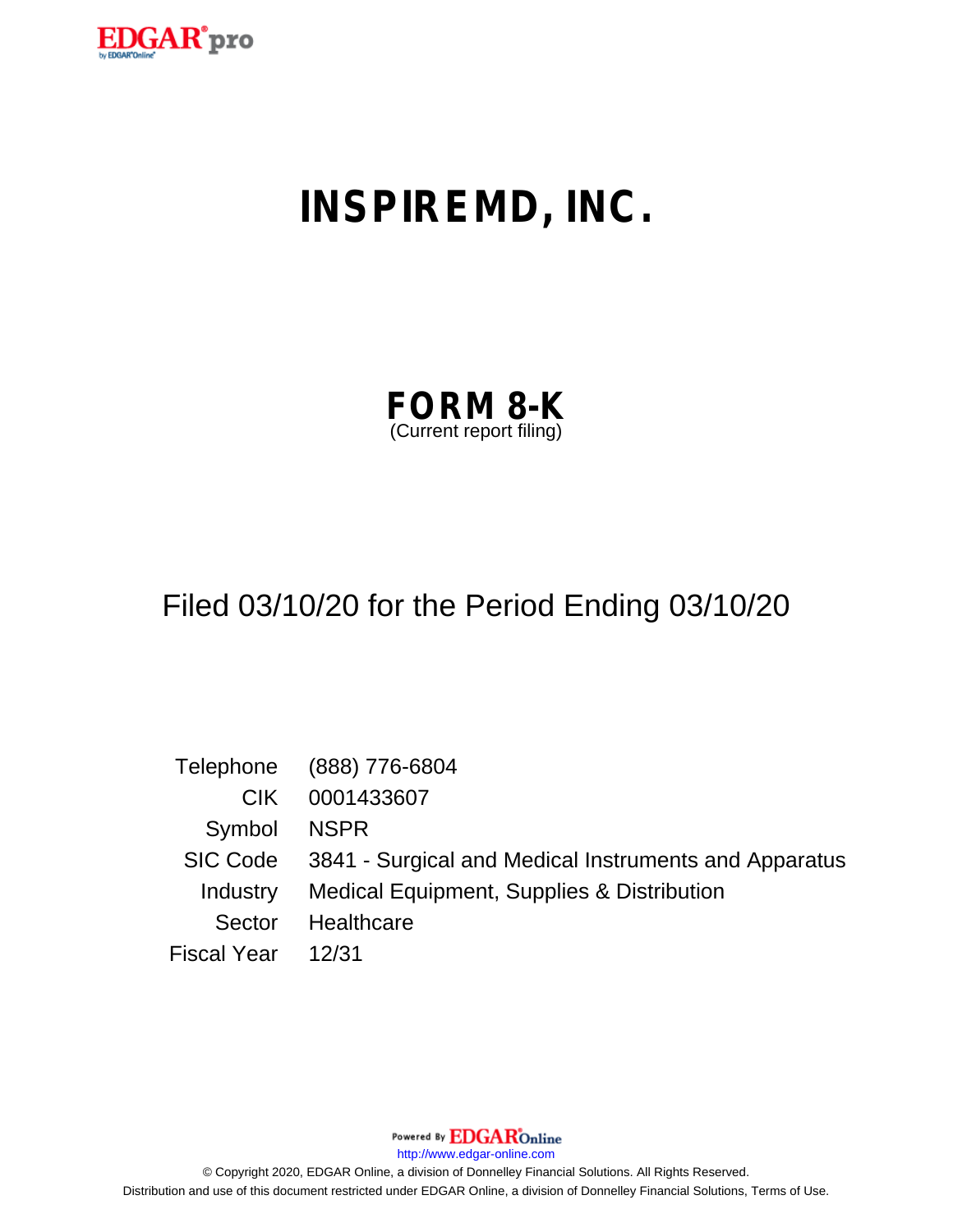# **UNITED STATES SECURITIES AND EXCHANGE COMMISSION**

**Washington, D.C. 20549**

## **FORM 8-K**

#### **CURRENT REPORT**

**Pursuant to Section 13 or 15(d) of the Securities Exchange Act of 1934**

**Date of Report (Date of earliest event reported):** March 10, 2020

### **InspireMD, Inc.**

(Exact name of registrant as specified in its charter)

(State or other jurisdiction of incorporation)

File Number)

**Delaware 001-35731 26-2123838** (Commission (IRS Employer Identification No.)

**4 Menorat Hamaor St. Tel Aviv, Israel 6744832**

(Address of principal executive offices) (Zip Code)

**(888) 776-6804**

(Registrant's telephone number, including area code)

**N/A**

(Former Name or former address, if changed since last report)

Check the appropriate box below if the Form 8-K filing is intended to simultaneously satisfy the filing obligation of the registrant under any of the following provisions:

[ ] Written communications pursuant to Rule 425 under the Securities Act (17 CFR 230.425)

[ ] Soliciting material pursuant to Rule 14a-12 under the Exchange Act (17 CFR 240.14a-12)

[ ] Pre-commencement communications pursuant to Rule 14d-2(b) under the Exchange Act (17 CFR 240.14d-2(b))

[ ] Pre-commencement communications pursuant to Rule 13e-4(c) under the Exchange Act (17 CFR 240.13e-4(c))

Securities registered pursuant to Section 12(b) of the Act:

| Title of each class                             | <b>Trading Symbol(s)</b> | Name of exchange on which registered |
|-------------------------------------------------|--------------------------|--------------------------------------|
| Common Stock, par value \$0.0001 per share      | NSPR                     | NYSE American                        |
| Warrants, exercisable for one share of Common   | NSPR.WS                  | NYSE American                        |
| Stock                                           |                          |                                      |
| Series B Warrants, exercisable for one share of | NSPR WSB                 | NYSE American                        |
| Common Stock                                    |                          |                                      |

Indicate by check mark whether the registrant is an emerging growth company as defined in Rule 405 of the Securities Act of 1933 (§230.405 of this chapter) or Rule 12b-2 of the Securities Exchange Act of 1934 (§240.12b-2 of this chapter).

Emerging growth company [ ]

If an emerging growth company, indicate by check mark if the registrant has elected not to use the extended transition period for complying with any new or revised financial accounting standards provided pursuant to Section 13(a) of the Exchange Act. [ ]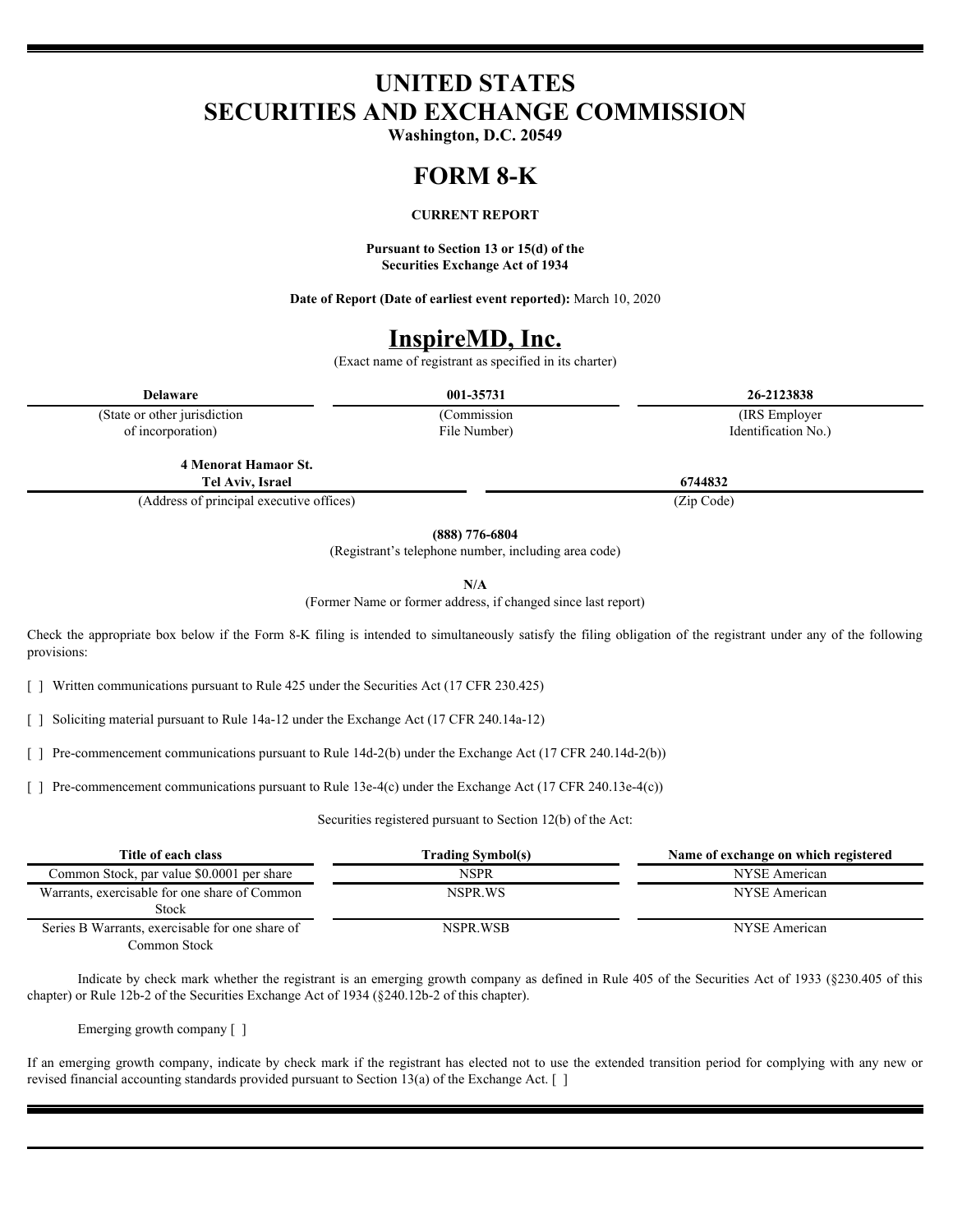#### **Item 2.02 Results of Operations and Financial Condition.**

On March 10, 2020, InspireMD, Inc. issued a press release announcing its financial and operating results and recent highlights for the fourth quarter and year ended December 31, 2019. A copy of this press release is attached hereto as Exhibit 99.1 and is incorporated herein by reference.

In accordance with General Instruction B.2 of Form 8-K, the information in this Current Report on Form 8-K that is furnished pursuant to this Item 2.02 shall not be deemed to be "filed" for the purposes of Section 18 of the Securities Exchange Act of 1934, as amended (the "Exchange Act"), or otherwise subject to the liabilities of that section, and shall not be incorporated by reference into any registration statement or other document filed under the Securities Act of 1933, as amended, or the Exchange Act, except as shall be expressly set forth by specific reference in such filing.

#### **Item 9.01 Financial Statements and Exhibits.**

(d) Exhibits

| <b>Exhibit</b> |                                                                                           |  |
|----------------|-------------------------------------------------------------------------------------------|--|
| <b>Number</b>  | Description                                                                               |  |
| 99.1           | dated March 10, 2020 (furnished herewith pursuant to Item $2.02$ )<br>Jracc ral<br>هووها، |  |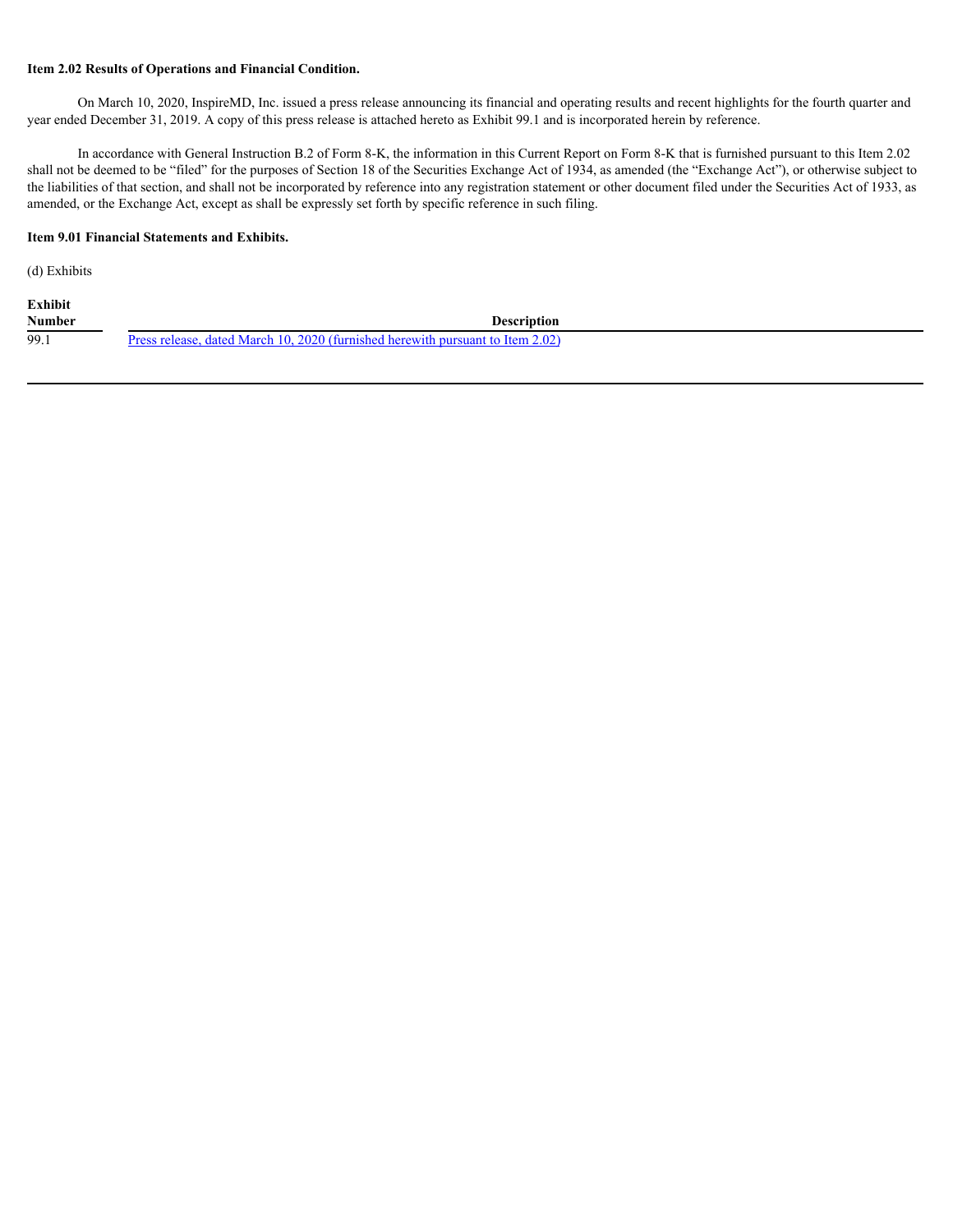#### **SIGNATURES**

Pursuant to the requirements of the Securities Exchange Act of 1934, as amended, the registrant has duly caused this report to be signed on its behalf by the undersigned hereunto duly authorized.

#### **InspireMD, Inc.**

Date: March 10, 2020 By: */s/ Craig Shore* 

Name: Craig Shore Title: Chief Financial Officer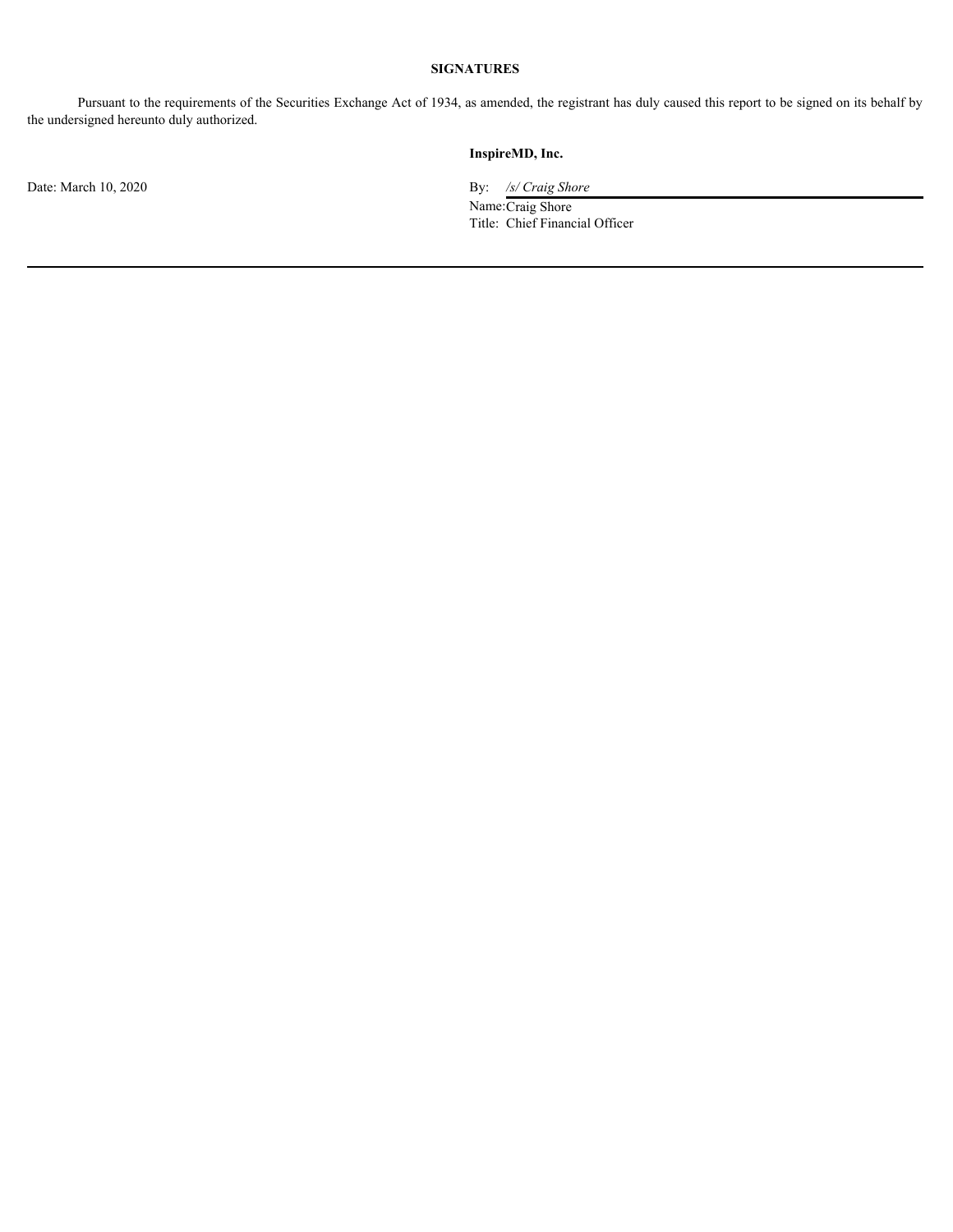

#### <span id="page-4-0"></span>**InspireMD Announces Fourth Quarter and Year-End 2019 Financial Results**

*Robust CGuard™ EPS year-over-year revenue growth of 31%*

*Management to host investor conference call today, March 10, at 8:30am ET*

**Tel Aviv, Israel— March 10, 2020** – InspireMD, Inc. (NYSE American: NSPR), developer of the CGuard™ Embolic Prevention System (EPS) for the prevention **Exhibit 99.1**<br> **Exhibit 99.1**<br> **InspireMD Announces Fourth Quarter and Year-End 2019 Financial Results**<br> *Robust CGuard<sup>TM</sup> EPS) year-over-year revenue growth of 31%<br>
Management to hast investor conference call today. Ma* December 31, 2019.

Fourth Quarter 2019 and recent highlights:

- Announced the appointment of leading medical devices executive Marvin Slosman as Chief Executive Officer
- Generated revenue of \$1,013,000, representing growth of 23% over the fourth quarter 2018, driven by continued strong growth in sales of CGuard™ EPS
- Generated CGuard™ EPS revenue of \$921,000, up 31% over the fourth quarter 2018
- Chosen for the third consecutive year to demonstrate a successful live clinical case transmission featuring CGuard™ EPS at the Leipzig Interventional Course (LINC) 2020 that showcased CGuard's ease-of-use and exceptional patient safety features
- Presented updated data at the 2019 VEITH Symposium and LINC 2020 from the IRONGUARD 2 study, a physician initiated prospective multi-center and multi-specialty registry that enrolled more than 700 patients, which suggested that the use of the CGuard EPS in routine clinical practice is associated with no major periprocedural and 30-day neurologic complications
- Began exploring the potential broadening of the company's product portfolio with procedural protection devices based on its reverse flow technology
- Beginning to engage with French health authorities to gain reimbursement in France
- Advanced productive discussions with FDA and addressed requests related to the company's pending IDE application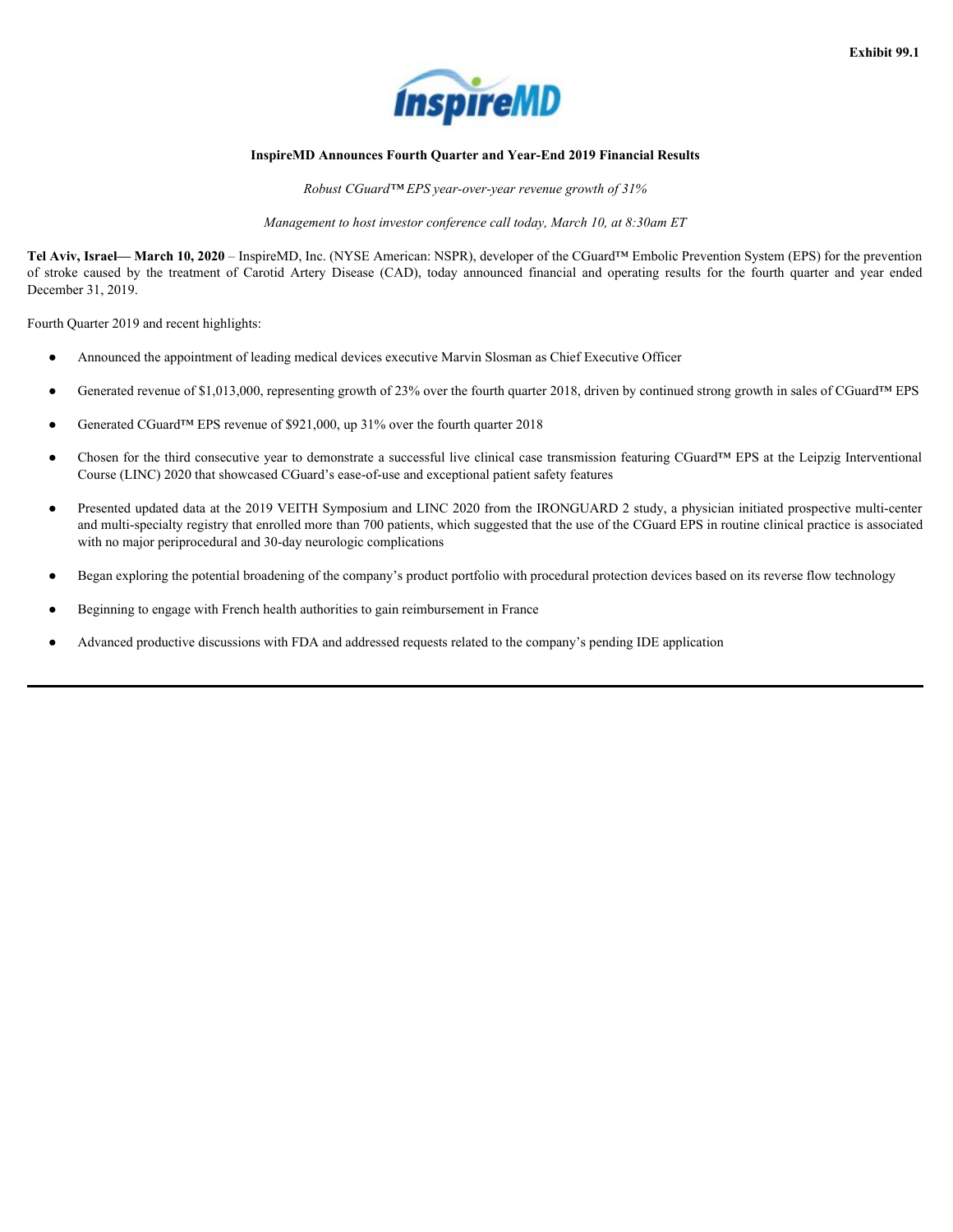"I assumed the role of Chief Executive Officer of InspireMD because I believe the combination of the substantial amount of published data confirming the safety and efficacy of CGuard, along with real world performance demonstrating the unique patient safety features of the device and a growing appreciation of CAS, or carotid artery stenting, as a first line treatment for CAD, position CGuard EPS and MicroNet to change the standard of care in this disease," said Marvin Slosman, Chief Executive Officer. "The strong revenue growth that we reported in the fourth quarter was again driven by growing demand for CGuard in our key European "I assumed the role of Chief Executive Officer of InspireMD because I believe the combination of the substantial amount of published data confirming the safety<br>and effice of Colard, along with real world performance demons creating awareness for the value of our platform." "I assumed the role of Chief Executive Officer of InspireMD becauss I believe the combination of the substantial amount of published data confirming the safety<br>and effectory of CGuard, along with real word performance demo

"We are also executing on another of the pillars of our commercial focus which is compilation of multiple clinical registries designed to capture relevant data to support additional indications for the CGuard EPS platform, which we believe are numerous and significant."

"Presentations at key industry conferences such as VEITH and LINC, along with our strong relationships with key opinion leaders in the field, are absolutely interventionalists from around the world. We believe these presentations serve as the foundation of a multifaceted commercial growth strategy that we continue to drive in CE mark territories and Asia."

"In parallel with these efforts, we continue to work vigorously to address FDA's information and testing requests in support of our pending IDE application, and the initiation of clinical testing in the all-important US market which is among our highest corporate priorities."

#### **Financial Results**

For the three months ended December 31, 2019, revenue increased by 23.2%, to \$1,013,000, from \$822,000 during the three months ended December 31, 2018. This increase was predominantly driven by a 31.4% increase in sales volume of CGuard EPS from \$701,000 during the three months ended December 31, 2018, to \$921,000 during the three months ended December 31, 2019, mainly due to our continued focus on expanding existing markets. This increase in sales of CGuard EPS was partially offset by a 24.0% decrease in sales of MGuard Prime EPS, largely driven by the general shift in preference to drug-eluting stents rather than bare metal stents, such as MGuard Prime EPS, in ST-Elevation Myocardial Infarction ("STEMI") patients. The company's gross profit for the quarter ended December 31, 2019 was \$259,000, compared to a gross profit of \$227,000 for the same period in 2018. This increase in gross profit was primarily driven by a higher volume of sales of CGuard EPS less the related material and labor costs, offset by an increase in write-offs predominantly driven by a non-recurring component supply issue of CGuard EPS. Gross margin decreased to 25.6% in the fourth quarter of 2019 from 27.6% for the same period in 2018.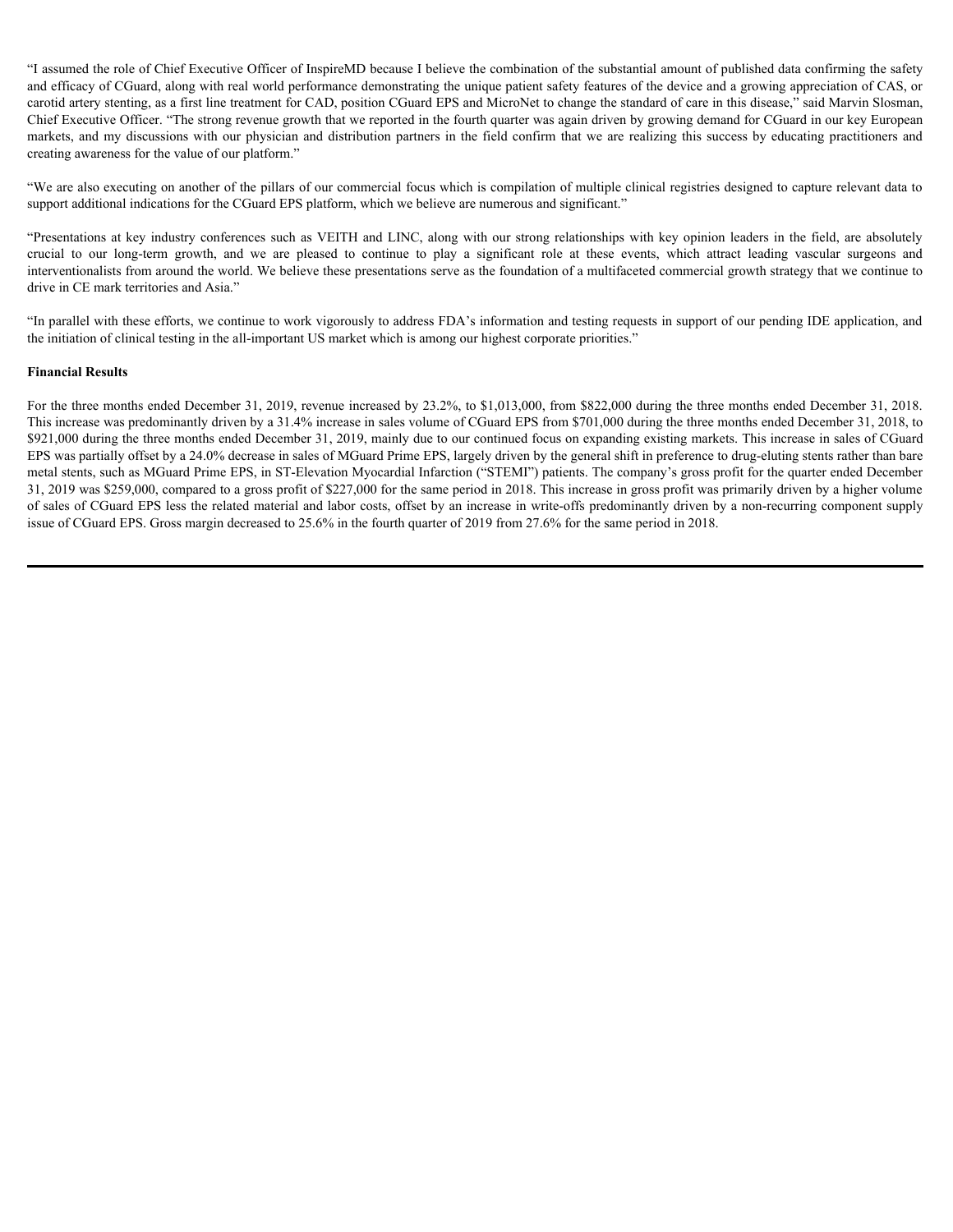Total operating expenses for the quarter ended December 31, 2019 were \$2,765,000, an increase of 13.6% compared to \$2,433,000 for the same period in 2018. This increase was primarily due to payments related to the separation agreement of \$684,000 the company entered into with its former chief executive officer, offset by a reduction of miscellaneous expenses of approximately \$352,000 throughout the organization.

Financial expenses for the quarter ended December 31, 2019 were \$27,000 compared to financial expenses of \$7,000 for the same period in 2018. This increase in financial expenses of \$20,000 was predominately due to changes in exchange rates. Net loss for the fourth quarter of 2019 totaled \$2,557,000, or \$0.57 per basic and diluted share, compared to a net loss of \$2,213,000, or \$2.64 per basic and diluted share, for the same period in 2018.

Total operating expenses for the quarter ended December 31, 2019 were \$2,765,000, an increase of 13.6% compared to \$2,433,000 for the same period in 2018.<br>This increase was primarily due to payments related to the separat December 31, 2018. This increase was predominantly driven by a 10.0% increase in sales volume of CGuard EPS from \$2,970,000 during the twelve months ended December 31, 2018, to \$3,265,000 during the twelve months ended December 31, 2019, as a result of our continued focus on expanding existing markets Total operating expenses for the quarter ended December 31, 2019 were \$2,765,000, an increase of 13.6% compared to \$2,433,000 for the same period in 2018.<br>This increase was primarily due to payments related to the sparati decrease in sales volume of MGuard Prime EPS from \$631,000 during the twelve months ended December 31, 2018, to \$456,000 during the twelve months ended December 31, 2019. In addition, the overall increase mentioned above was offset across the board by shipment delays in the three months ended March 31, 2019 associated with the company's decision to switch its third-party sterilizer. The transition to the new sterilization company was completed in early April 2019, and the company does not currently anticipate any future disruptions in fulfilling new orders. Total operating expenses for the quatter ended December 31, 2019 were \$2,765,000, an increase of 13.6% compared to \$24,43,000 for the same period in 2018.<br>This increase was primarily due to by your fit clinical to be comp

The Company's gross profit for the twelve months ended December 31, 2019 was \$756,000 compared to a gross profit of \$995,000 for the same period in 2018. This decrease in gross profit resulted from a \$142,000 increase in write-offs predominantly driven by a non-recurring component supply issue of CGuard EPS and slow moving MGuard Prime EPS, \$69,000 of expenses related to upgrades made to our production facilities and \$48,000 of expenses pertaining to annual and new employee training of production workers, and offset by a reduction of \$20,000 in miscellaneous expenses. Gross margin decreased to 20.3% in the twelve months ended December 31, 2019 from 27.6% in the same period in 2018.

Total operating expenses for the twelve months ended December 31, 2019 were \$10,572,000, an increase of 22.8% compared to \$8,606,000 for the same period in payments related to the separation agreement of \$684,000 the company entered into with its former chief executive officer and a settlement payment of \$354,000 made to a former service provider.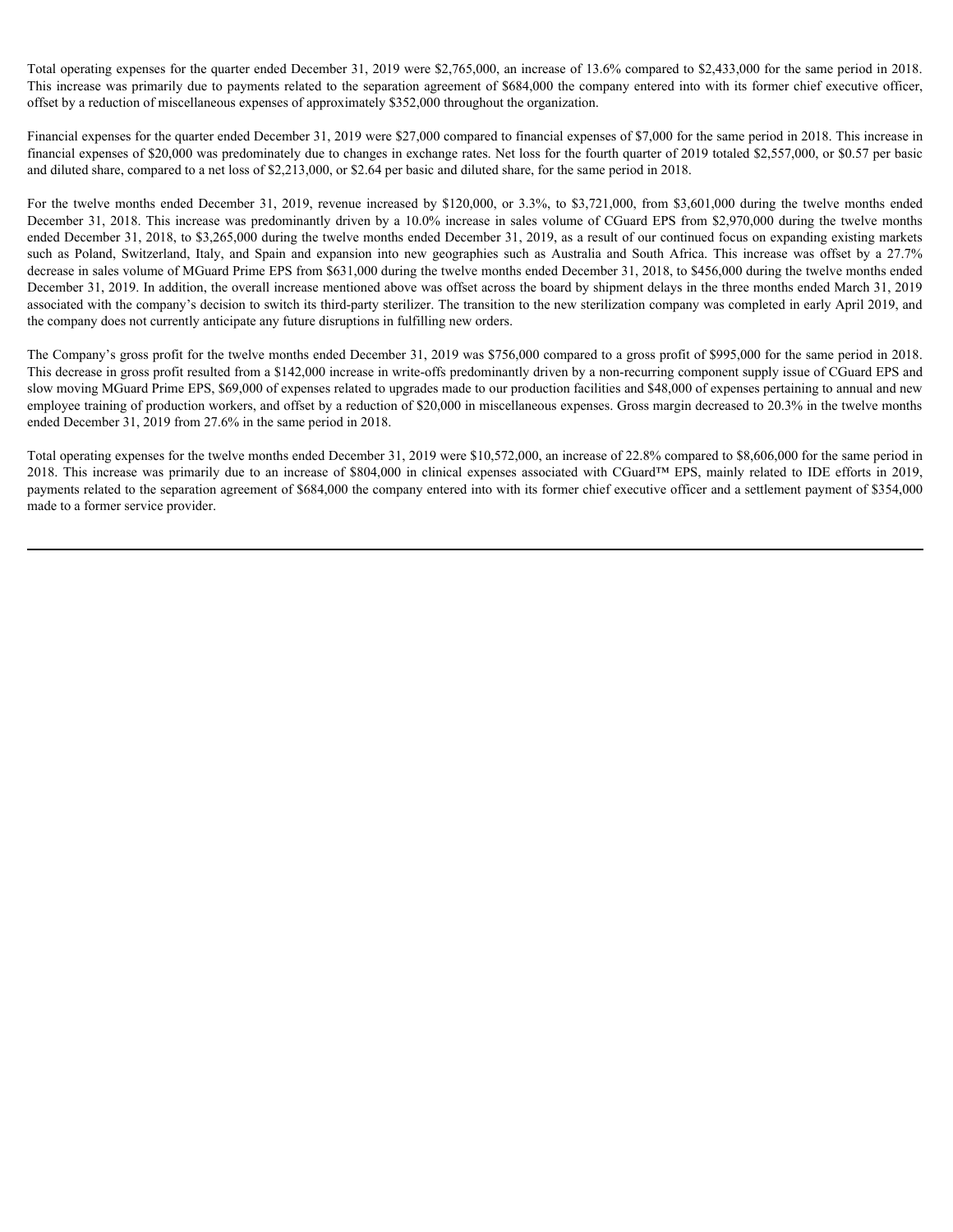Financial expenses for the twelve months ended December 31, 2019, were \$200,000 as compared to financial income of \$371,000 for the twelve months ended Financial expenses for the twelve months ended December 31, 2019, were \$200,000 as compared to financial income of \$371,000 for the twelve months ended<br>December 31, 2018. The increase in financial expenses primarily result derivative of the Series C Convertible Preferred Stock recorded during the twelve months ended December 31, 2018, which did not occur during the twelve months ended in December 31, 2019, and an increase of \$144,000 in financial expenses related to changes in exchange rates. These increases in financial expenses were partially offset by a decrease of \$11,000 in miscellaneous expenses during the twelve months ended December 31, 2019. Net loss for the twelve months ended December 31, 2019 totaled \$10,040,000, or \$4.80 per basic and diluted share, compared to a net loss of \$7,240,000, or \$16.67 per basic and diluted share, for the same period in 2018.

As of December 31, 2019, cash and cash equivalents were \$5,514,000, compared to \$9,384,000 at December 31, 2018. Based on the Company's current business plan, the Company believes its cash and cash equivalents as of December 31, 2019, will be sufficient to meet its operating requirements until the end of May 2020. As disclosed in the Company's Annual Report on Form 10-K for the year ended December 31, 2019, which was filed on March 9, 2020, with the Securities and Exchange Commission, the audited financial statements contained a going concern qualification paragraph in the audit opinion from its independent registered public accounting firm. See further discussion in Note 1b to the Company's consolidated financial statements included in the Company's Annual Report on Form 10-K. This announcement is made pursuant to NYSE American Company Guide Section 610(b), which requires public announcement of the receipt of an audit opinion containing a going concern paragraph.

#### **Conference Call and Webcast Details**

The conference call will be available via telephone by dialing toll free 877-451-6152 for U.S. callers, or +1 201-389-0879 for international callers, and referencing conference ID 13699019. To access the webcast, please go to the following link: http://public.viavid.com/index.php?id=138070. The webcast will be archived on the Company's website.

#### **About InspireMD, Inc.**

InspireMD seeks to utilize its proprietary MicroNet® technology to make its products the industry standard for Carotid Stenting by providing outstanding acute results and durable stroke free long-term outcomes.

InspireMD's common stock is quoted on the NYSE American under the ticker symbol NSPR and certain warrants are quoted on the NYSE American under the ticker symbol NSPR.WS and NSPR.WSB.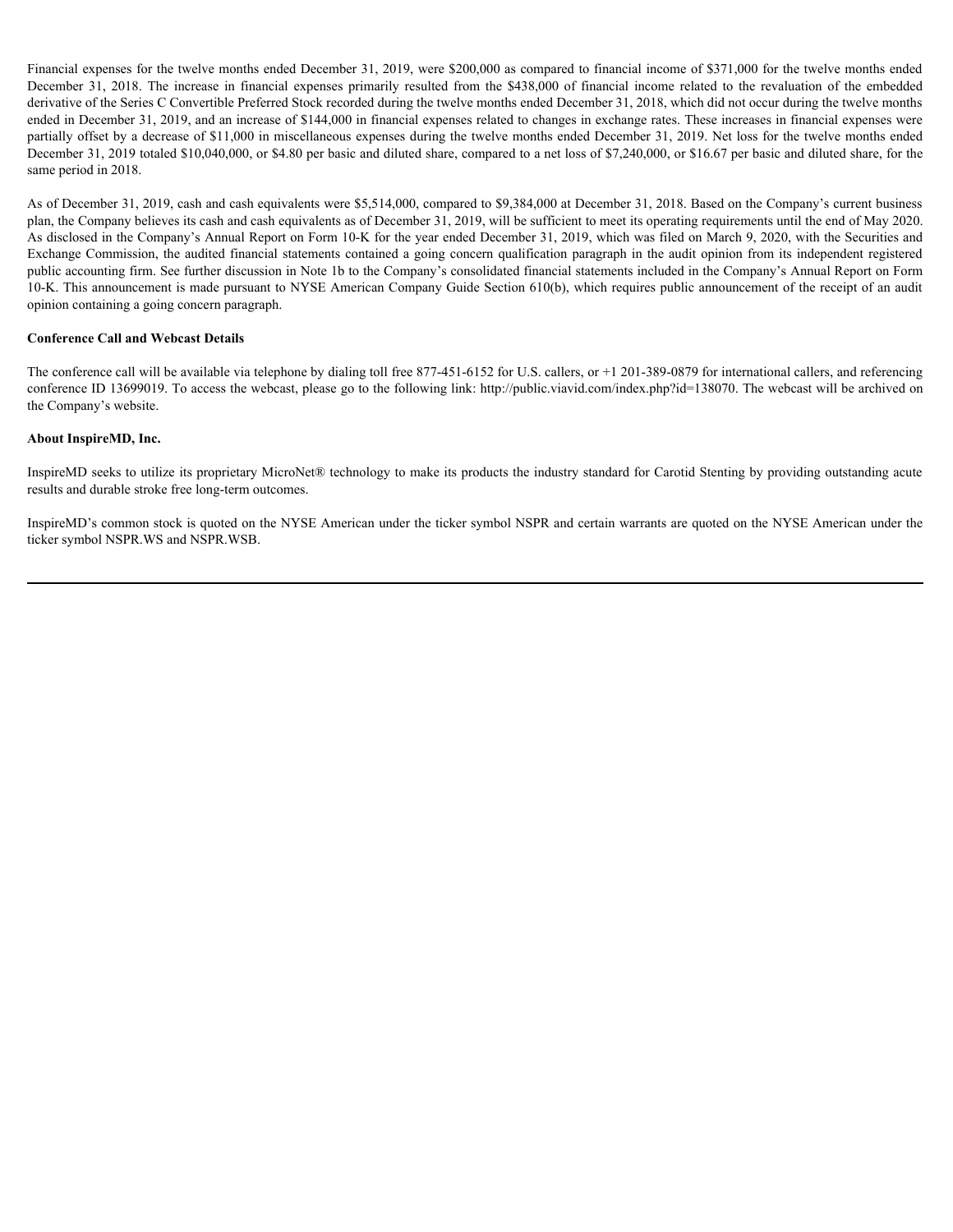#### **Forward-looking Statements**

Forward-looking Statements<br>This press release contains "forward-looking statements." Such statements may be preceded by the words "intends," "may," "will," "plans," "expects,"<br>"anticipates," "projects," "repricties," "may, Forward-looking Statements<br>
This press release contains "forward-looking statements." Such statements may be preceded by the words "intends," "may," "will," "plans," "expects,"<br>
"anticipates," "projects," "predicts," "esti Forward-looking Statements<br>
This press release contains "forward-looking statements." Such statements may be preceded by the words "intends," "may," "will," "plans," "expects."<br>
"anticipates," "projects," "prodicts," "esti Company's control, and cannot be predicted or quantified and consequently, actual results may differ materially from those expressed or implied by such forwardlooking statements. Such risks and uncertainties include, without limitation, risks and uncertainties associated with (i) market acceptance of our existing and new products, (ii) negative clinical trial results or lengthy product delays in key markets, (iii) an inability to secure regulatory approvals for the sale of our products, (iv) intense competition in the medical device industry from much larger, multinational companies, (v) product liability claims, (vi) product malfunctions, (vii) our limited manufacturing capabilities and reliance on subcontractors for assistance, (viii) insufficient or inadequate reimbursement by governmental and other third Forward-looking Statements<br>
This pess release contains "forward-looking statements." Such statements may be preceded by the words "intends," "may," "will," "plans," "expects,"<br>"anticipates," "projects," "prodicts," "estima successful, (x) legislative or regulatory reform of the healthcare system in both the U.S. and foreign jurisdictions, including the transition to the new European Medical Devices Regulation, (xi) our reliance on single suppliers for certain product components, (xii) the fact that we will need to raise additional capital to meet our business requirements in the future and that such capital raising may be costly, dilutive or difficult to obtain and (xiii) the fact that we conduct business in **Forward-looking Statements**<br>This press release contains "forward-looking statements." Such statements may be preceded by the words "intends," "may," "will," "plans," "expects,"<br>"arificipates," "projects," "periotes," "est compliance with foreign laws and political and economic instability and public health crisis in each jurisdiction. More detailed information about the Company and the risk factors that may affect the realization of forward looking statements is set forth in the Company's filings with the Securities and Exchange Commission (SEC), including the Company's Annual Report on Form 10-K and its Quarterly Reports on Form 10-Q. Investors and security holders are urged to read these **Forward-booking Statements**<br>This press release contains "forward-leeding statements." Stach statements may be preceded by the words "interacts," "may," "will." "plans," "capsets,"<br>"anticipates," "product," "product," "pr statements as a result of new information, future events or otherwise.

#### **Investor Contacts:**

Craig Shore Chief Financial Officer InspireMD, Inc. 888-776-6804 craigs@inspiremd.com

Jeremy Feffer LifeSci Advisors, LLC 212-915-2568 jeremy@lifesciadvisors.com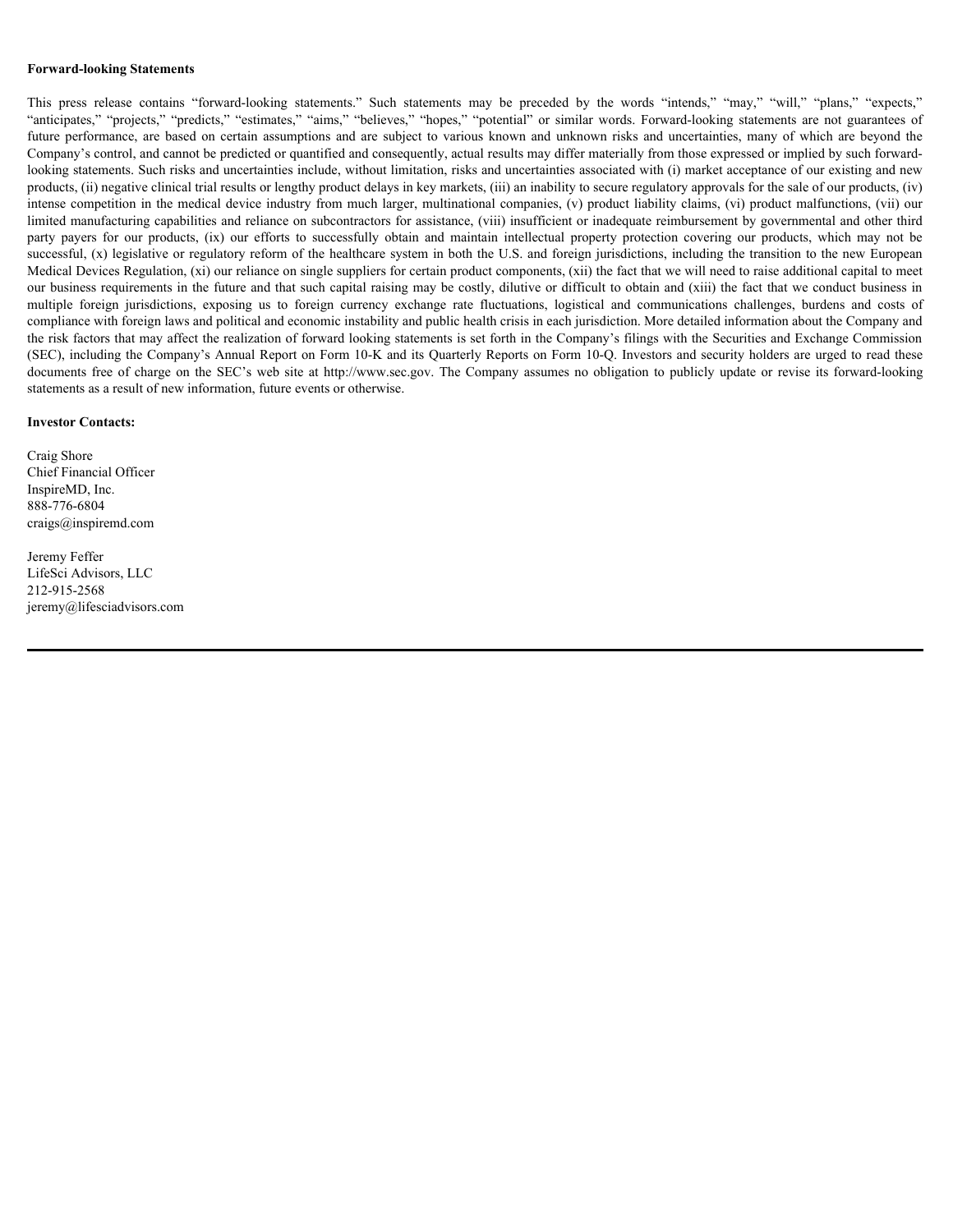#### **CONSOLIDATED STATEMENTS OF OPERATIONS**

(U.S. dollars in thousands, except per share data)

|                                                           | Three months ended<br>December 31, |                |              | <b>Twelve months ended</b><br>December 31, |                 |                       |              |         |
|-----------------------------------------------------------|------------------------------------|----------------|--------------|--------------------------------------------|-----------------|-----------------------|--------------|---------|
|                                                           | 2019                               |                |              | 2018                                       |                 | 2019                  |              | 2018    |
| <b>Revenues</b>                                           | $\mathbb{S}$                       | 1,013          | $\mathbb{S}$ | 822                                        | $\overline{\$}$ | $\overline{3,721}$ \$ |              | 3,601   |
| Cost of revenues                                          |                                    | 754            |              | 595                                        |                 | 2,965                 |              | 2,606   |
| <b>Gross Profit</b>                                       |                                    | 259            |              | 227                                        |                 | 756                   |              | 995     |
| <b>Operating Expenses:</b>                                |                                    |                |              |                                            |                 |                       |              |         |
| Research and development                                  |                                    | 522            |              | 637                                        |                 | 2,954                 |              | 1,535   |
| Selling and marketing                                     |                                    | 605            |              | 564                                        |                 | 2,396                 |              | 2,241   |
| General and administrative                                |                                    | 1,638          |              | 1,232                                      |                 | 5,222                 |              | 4,830   |
| Total operating expenses                                  |                                    | 2,765          |              | 2,433                                      |                 | 10,572                |              | 8,606   |
| Loss from operations                                      |                                    | (2,506)        |              | (2,206)                                    |                 | (9, 816)              |              | (7,611) |
| Financial expenses (income)                               |                                    | 27             |              | $\overline{7}$                             |                 | 200                   |              | (371)   |
| Loss before tax expenses                                  |                                    | (2, 533)       |              | (2,213)                                    |                 | (10,016)              |              | (7,240) |
| Tax expenses                                              |                                    | 24             |              | $\mathcal{L}_{\mathcal{A}}$                |                 | $24\,$                |              |         |
| <b>Net Loss</b>                                           | \$                                 | (2,557)        | $\mathbb{S}$ | $(2,213)$ \$                               |                 | $(10,040)$ \$         |              | (7,240) |
| <b>Basic and Diluted Loss Per Share:</b>                  |                                    |                |              |                                            |                 |                       |              |         |
| Extinguishment and accretion of preferred shares          |                                    | $\overline{a}$ |              | $\blacksquare$                             |                 |                       |              | (456)   |
| <b>Net Loss Applicable to Ordinary Shares</b>             | \$                                 | (2,557)        | $\mathbb{S}$ | (2,213)                                    | $\mathbb S$     | $(10,040)$ \$         |              | (7,696) |
| Net loss per share - basic and diluted                    |                                    | (0.57)         | $\mathbb{S}$ | (2.64)                                     | $\mathbb S$     | (4.80)                | $\mathbb{S}$ | (16.67) |
| Weighted average number of shares of common stock used in |                                    |                |              |                                            |                 |                       |              |         |
| computing net loss per share - basic and diluted          |                                    | 4,449,020      |              | 838,268                                    |                 | 2,089,964             |              | 461,539 |
|                                                           |                                    |                |              |                                            |                 |                       |              |         |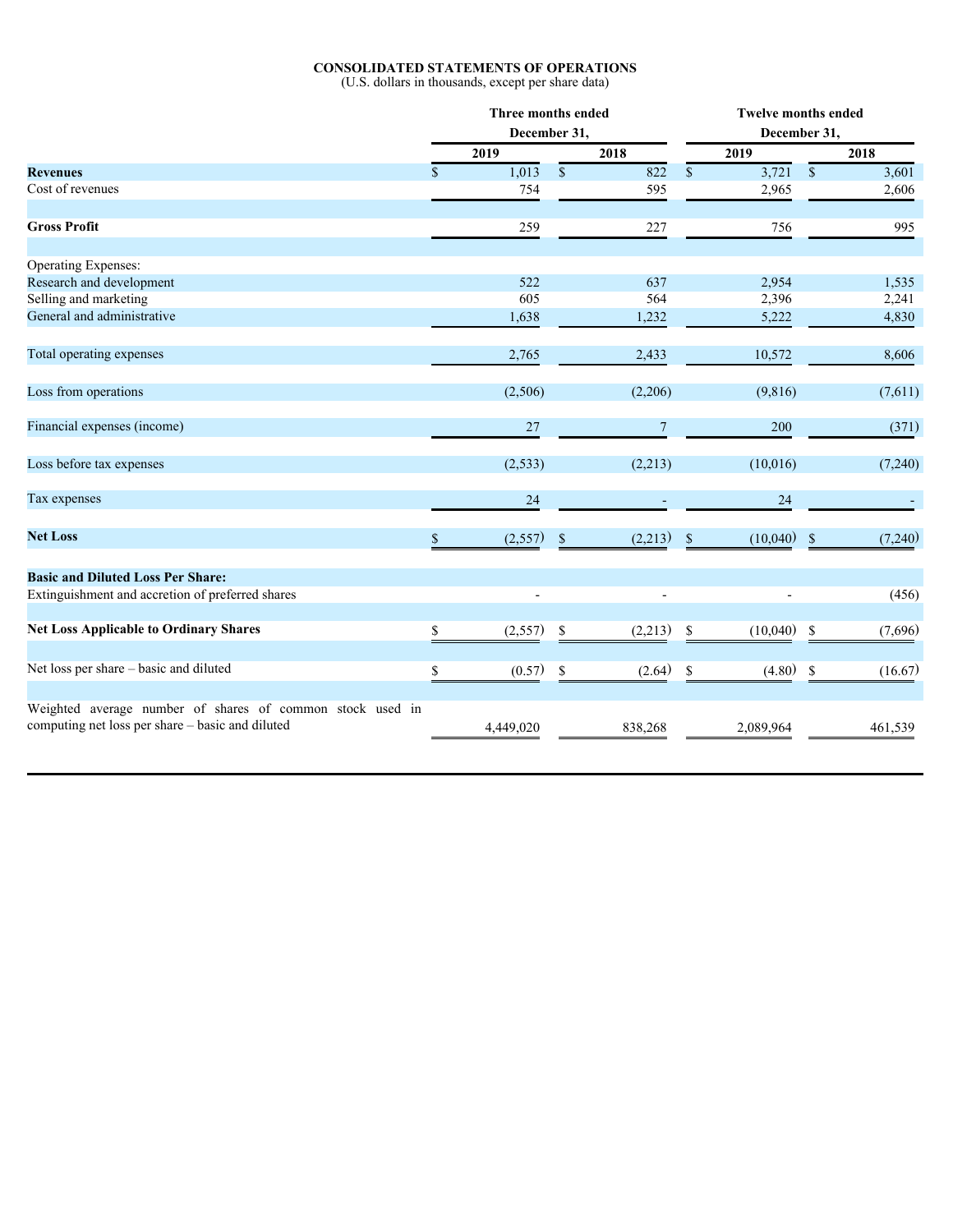#### **CONSOLIDATED BALANCE SHEETS**

(U.S. dollars in thousands)

|                                                     |             | December 31, | December 31,   |  |  |
|-----------------------------------------------------|-------------|--------------|----------------|--|--|
|                                                     |             | 2019         | 2018           |  |  |
| <b>ASSETS</b>                                       |             |              |                |  |  |
| <b>Current Assets:</b>                              |             |              |                |  |  |
| Cash and cash equivalents                           | $\mathbf S$ | $5,514$ \$   | 9,384          |  |  |
| Accounts receivable:                                |             |              |                |  |  |
| Trade, net                                          |             | 823          | 716            |  |  |
| Other                                               |             | 150          | 104            |  |  |
| Prepaid expenses                                    |             | 87           | 81             |  |  |
| Inventory                                           |             | 1,236        | 1,134          |  |  |
| <b>Total current assets</b>                         |             | 7,810        | 11,419         |  |  |
|                                                     |             |              |                |  |  |
| Non-current assets:                                 |             |              |                |  |  |
| Property, plant and equipment, net                  |             | 547          | 421            |  |  |
| Operating lease right of use assets                 |             | 937          |                |  |  |
| Funds in respect of employee rights upon retirement |             | 586          | 448            |  |  |
| <b>Total non-current assets</b>                     |             | 2,070        | 869            |  |  |
|                                                     |             |              |                |  |  |
| <b>Total assets</b>                                 |             | 9,880        | 12,288<br>- \$ |  |  |
|                                                     |             |              |                |  |  |